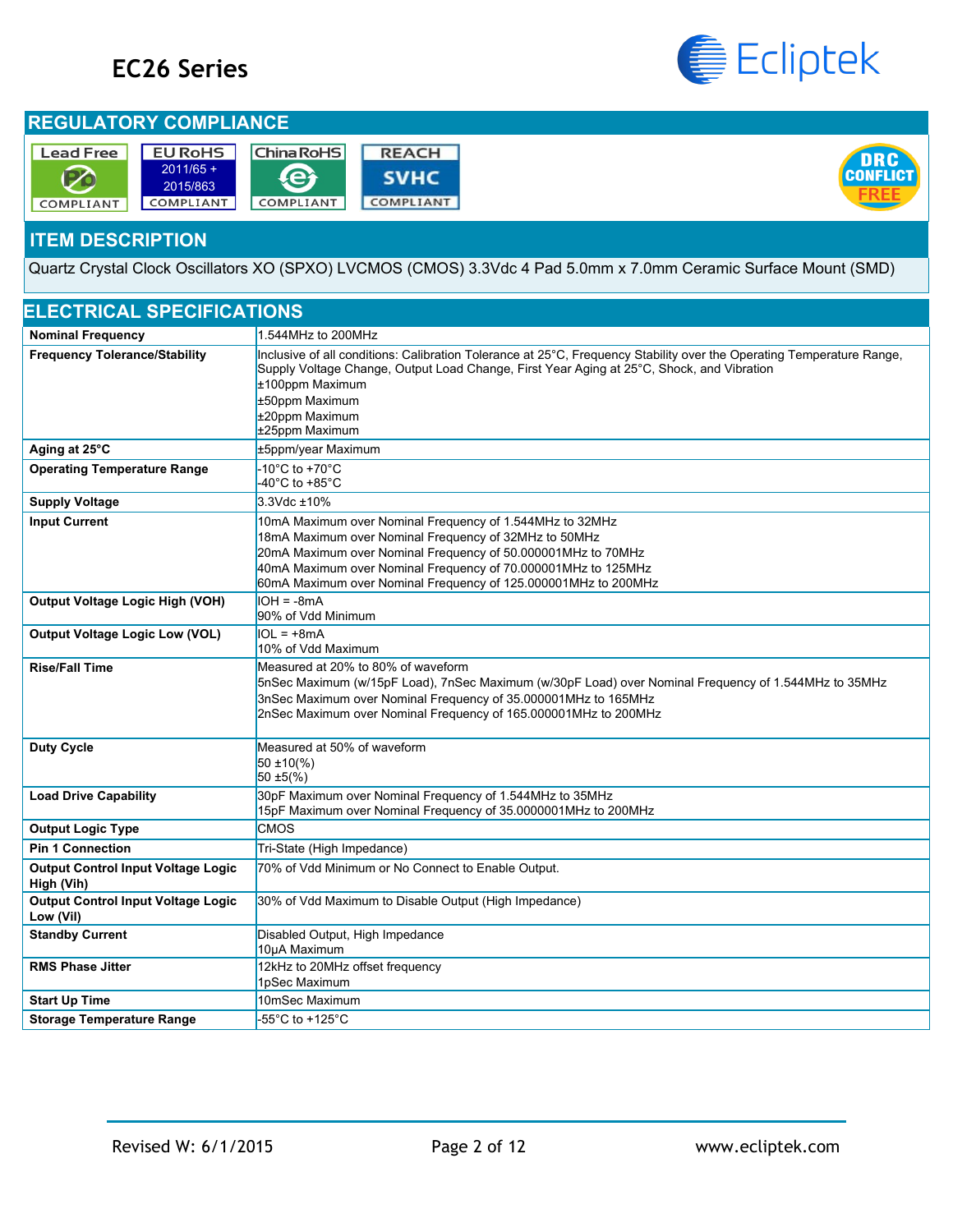

#### **PART NUMBERING GUIDE**

Series-Quartz Crystal Clock Oscillators XO (SPXO) LVCMOS (CMOS) 3.3Vdc 4 Pad 5.0mm x 7.0mm Ceramic<br>Surface Mount (SMD)

Frequency Tolerance/Stability<br>00 = ±100ppm Maximum<br>20 = ±20ppm Maximum<br>25 = ±25ppm Maximum<br>45 = ±50ppm Maximum

- 
- 
- 
- 

Operating Temperature Range<br>Blank = -10°C to +70°C<br>ET = -40°C to +85°C

EC26 00 ET T TS -40.000M TR Fackaging Options<br>Blank = Bulk (Cut Tape)<br>TR = Tape & Reel

Nominal Frequency

Pin 1 Connection TS = Tri-State (High Impedance)

Duty Cycle Blank = 50 ±10(%)<br>T = 50 ±5(%)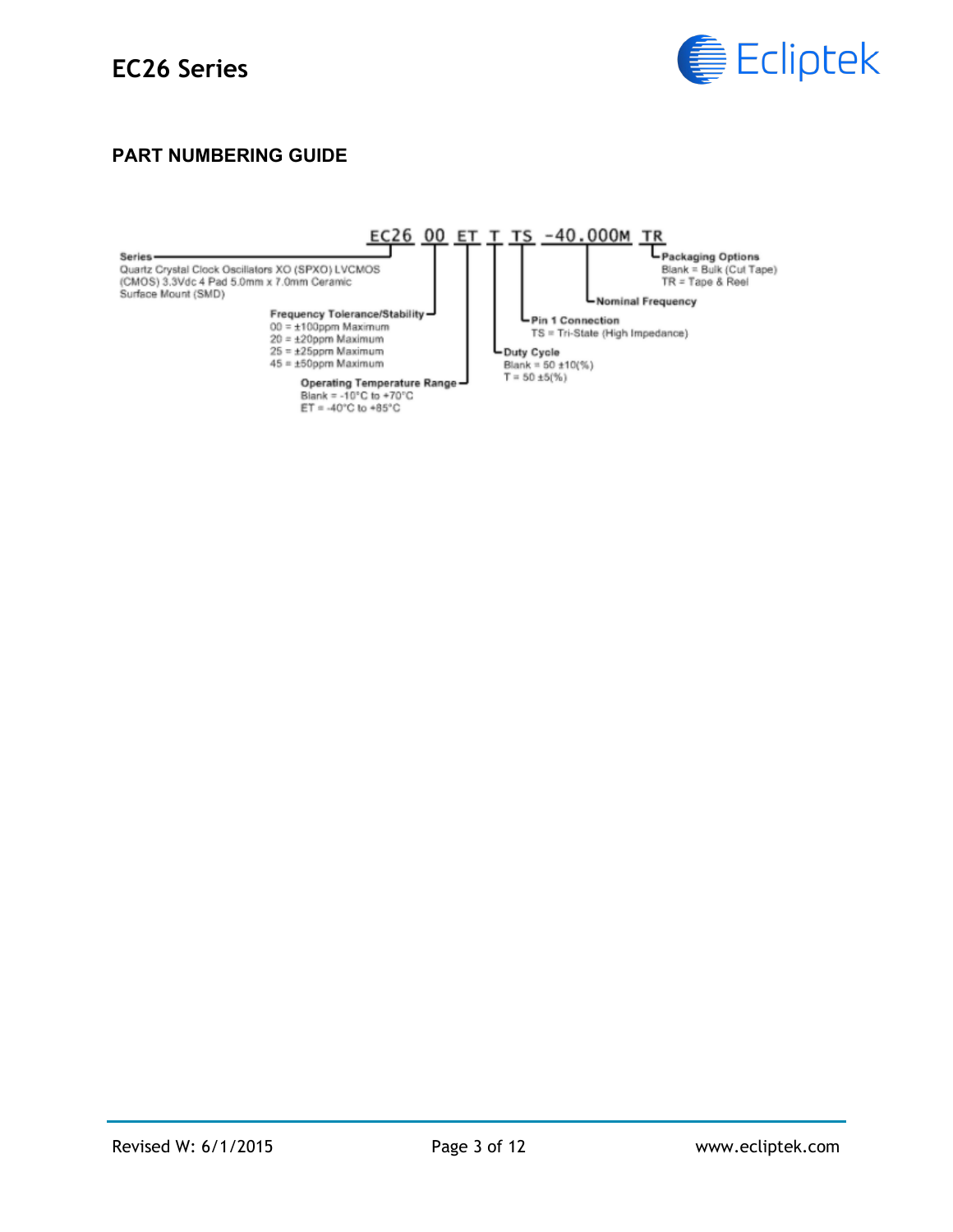

## **MECHANICAL DIMENSIONS**



#### **SUGGESTED SOLDER PAD LAYOUT**



| <b>PIN</b>    | <b>CONNECTION</b>     |
|---------------|-----------------------|
|               | Tri-State             |
| $\mathcal{P}$ | Case/Ground           |
| 3             | Output                |
|               | <b>Supply Voltage</b> |

All Tolerances are ±0.1

#### **All Dimensions in Millimeters**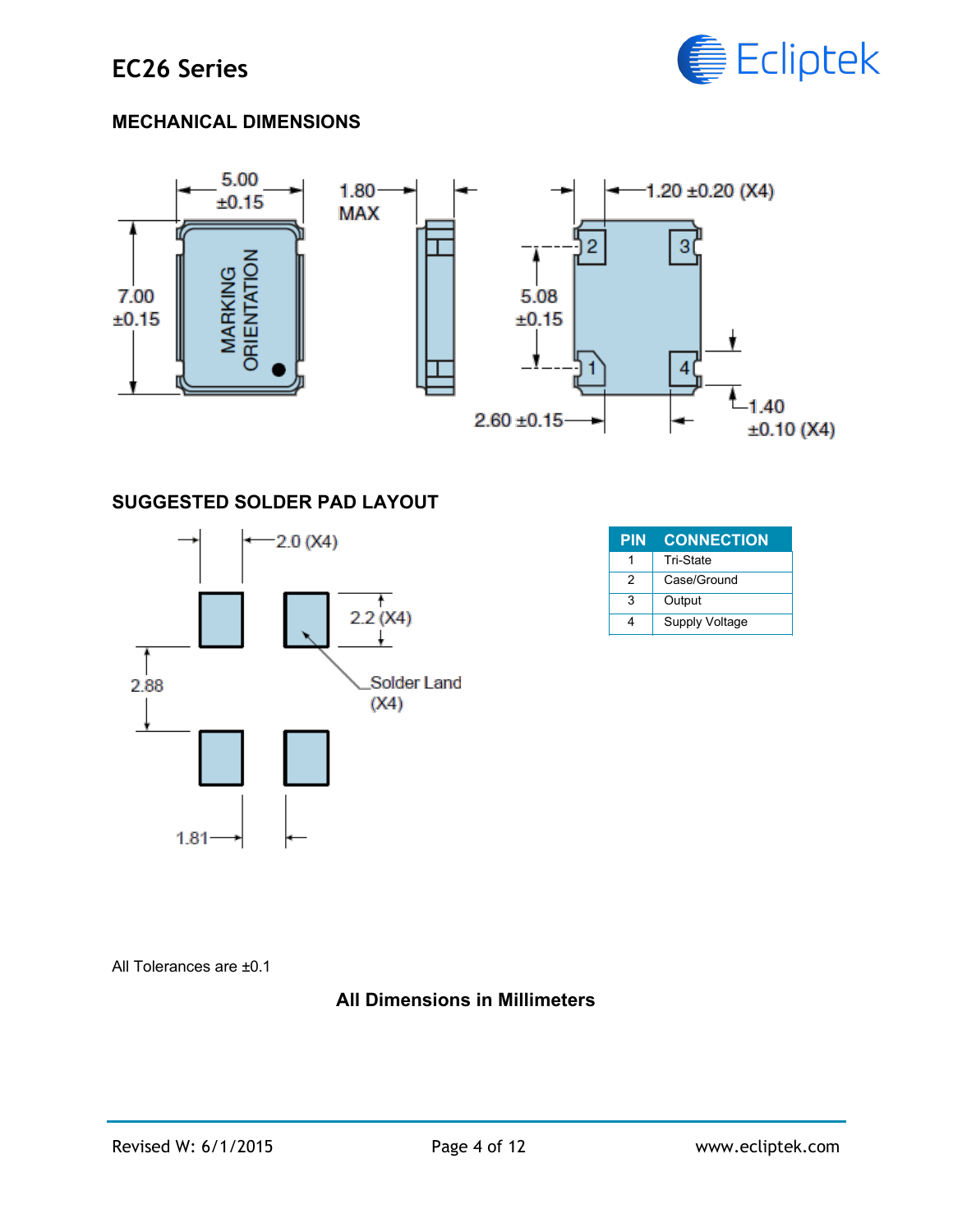

#### **OUTPUT WAVEFORM & TIMING DIAGRAM**

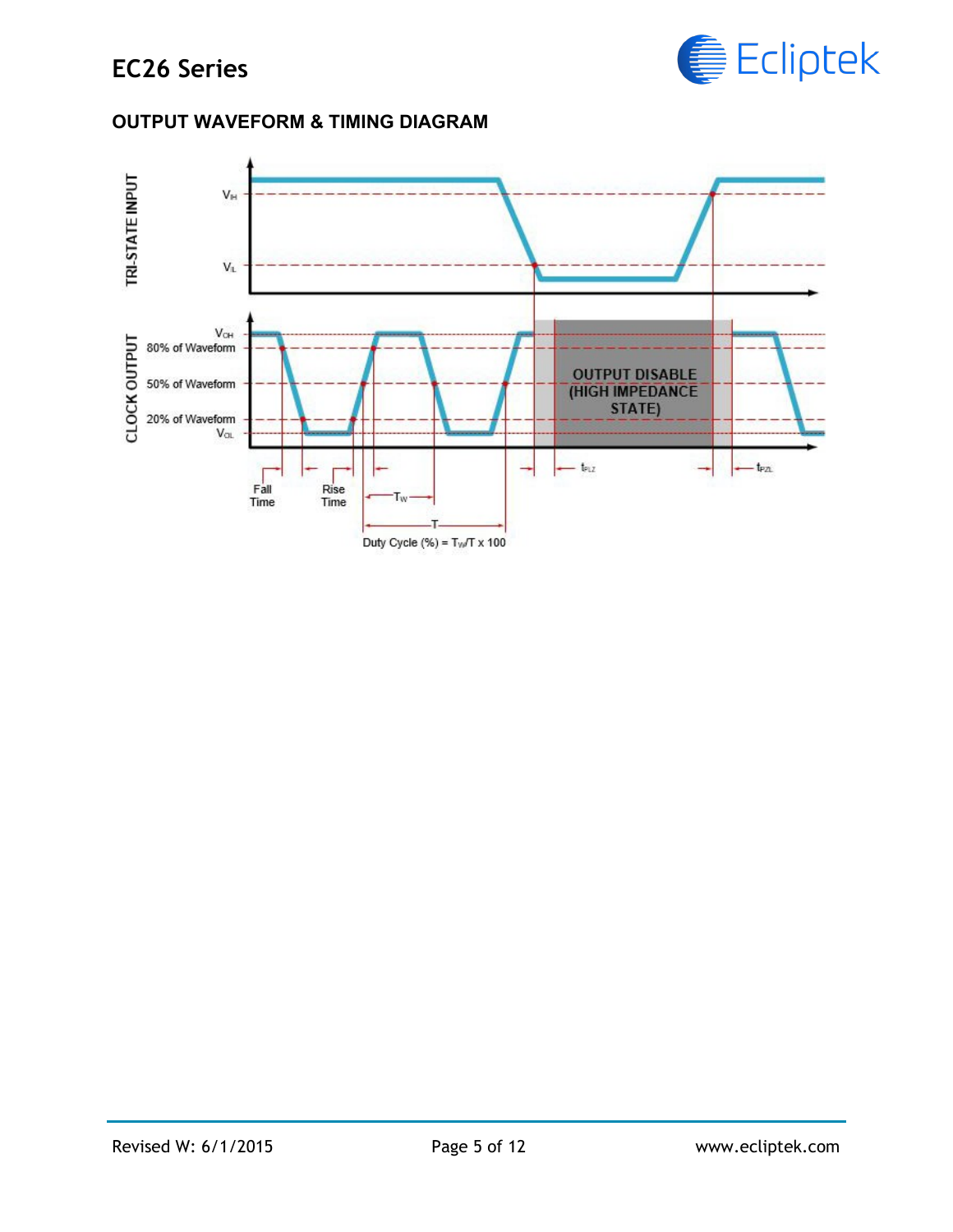

#### **TEST CIRCUIT FOR CMOS OUTPUT**



**Note 1:** An external 0.1µF low frequency tantalum bypass capacitor in parallel with a 0.01µF high frequency ceramic bypass Capacitor close to the package ground pin is required.

**Note 2:** A low input capacitance (<12pF), 10X Attentuation Factor, High Impedance (>10Mohms), and High bandwidth (>300MHz) Passive probe is recommended.

**Note 3:** Capacitance value (C<sub>i</sub>) includes sum of all probe and fixture capacitance. See applicable specification sheet for 'Load Drive Capability'.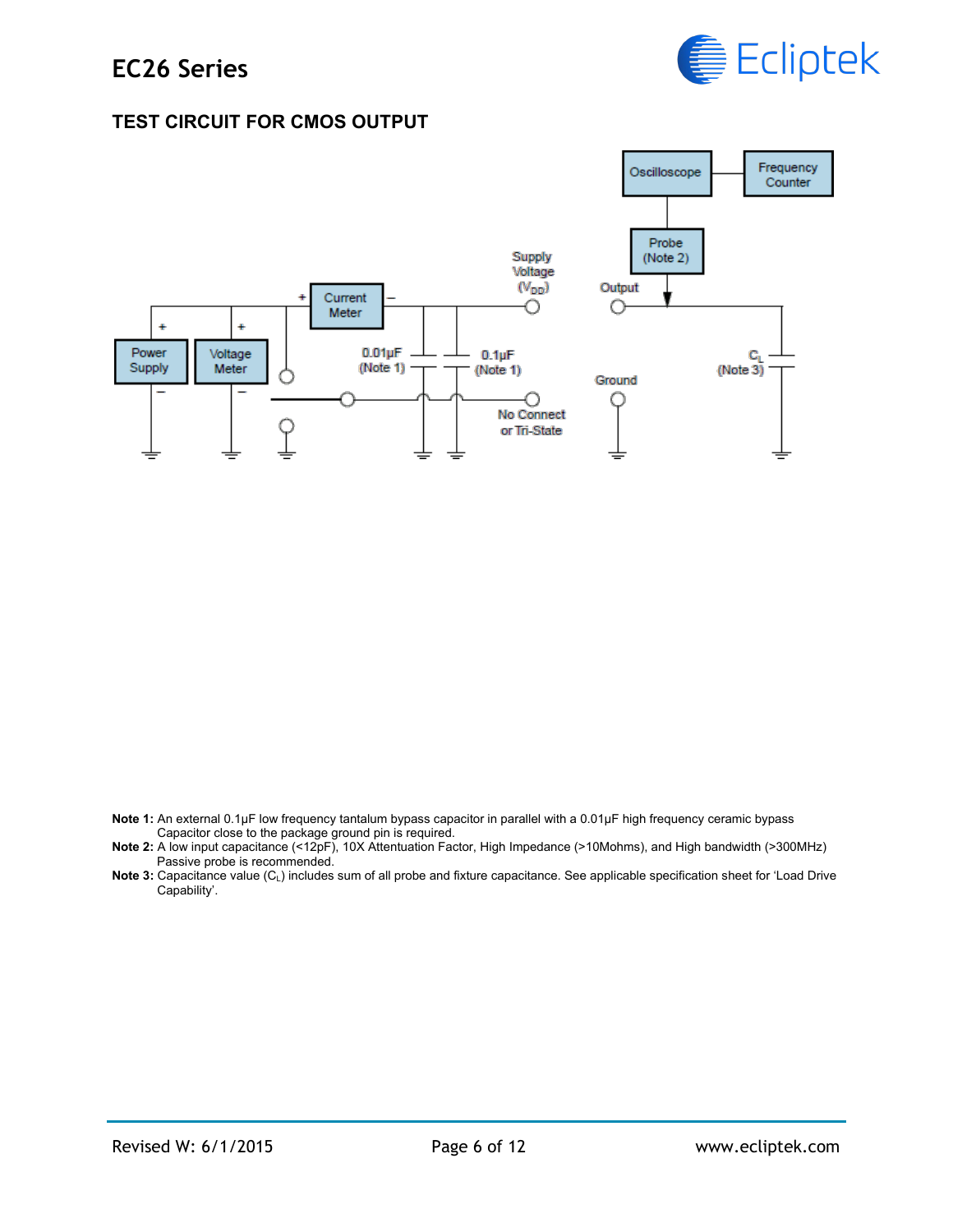## **EC26 Series**



## **TAPE & REEL DIMENSIONS**

Quantity per Reel: 1,000 Units

All Dimensions in Millimeters

Compliant to EIA-481

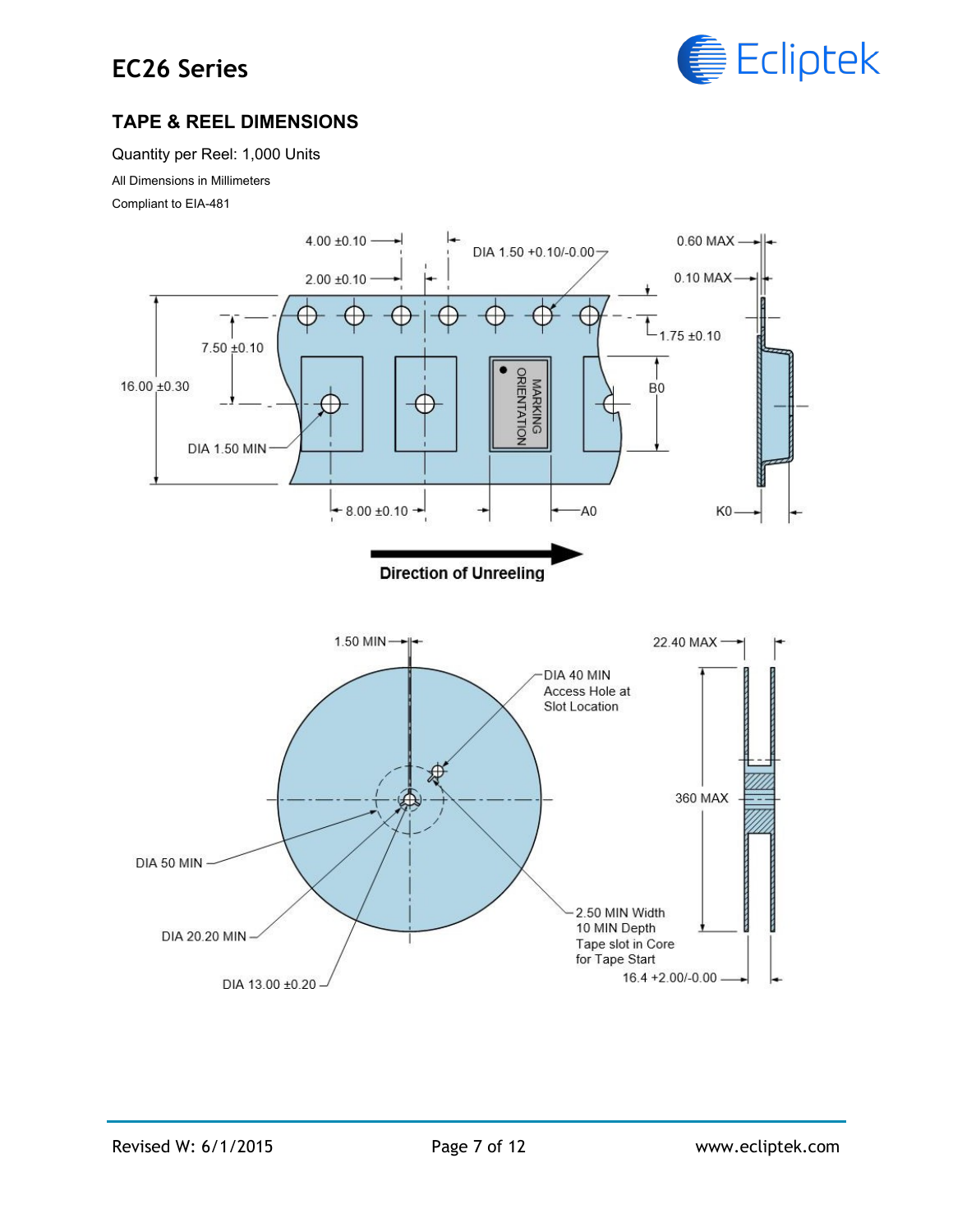

## **RECOMMENDED SOLDER REFLOW METHOD**



| <b>HIGH TEMPERATURE INFRARED/CONVECTION</b>      |                                                   |  |
|--------------------------------------------------|---------------------------------------------------|--|
| $T_s$ MAX to $T_L$ (Ramp-up Rate)                | 3°C/Second Maximum                                |  |
| Preheat                                          |                                                   |  |
| - Temperature Minimum $(T_s$ MIN)                | $150^{\circ}$ C                                   |  |
| - Temperature Typical $(T_s$ TYP)                | $175^{\circ}$ C                                   |  |
| - Temperature Maximum( $T_s$ MAX)                | $200^{\circ}$ C                                   |  |
| $\blacksquare$ - Time (ts)                       | $60 - 180$ Seconds                                |  |
| Ramp-up Rate (T <sub>L</sub> to T <sub>P</sub> ) | 3°C/Second Maximum                                |  |
| <b>Time Maintained Above:</b>                    |                                                   |  |
| - Temperature $(T_1)$                            | $217^{\circ}$ C                                   |  |
| - Time (t <sub>i</sub> )                         | $60 - 150$ Seconds                                |  |
| Peak Temperature (T <sub>P</sub> )               | 260°C Maximum for 10 Seconds Maximum              |  |
| Target Peak Temperature(T <sub>P</sub> Target)   | $250^{\circ}$ C +0/-5 $^{\circ}$ C                |  |
| Time within 5°C of actual peak $(t_0)$           | $20 - 40$ Seconds                                 |  |
| <b>Ramp-down Rate</b>                            | 6°C/Second Maximum                                |  |
| Time 25°C to Peak Temperature (t)                | 8 Minutes Maximum                                 |  |
| <b>Moisture Sensitivity Level</b>                | evel 1ـ                                           |  |
| <b>Additional Notes</b>                          | Temperatures shown are applied to body of device. |  |

#### **High Temperature Manual Soldering**

260°C Maximum for 5 Seconds Maximum, 2 times Maximum. (Temperatures shown are applied to body of device.)